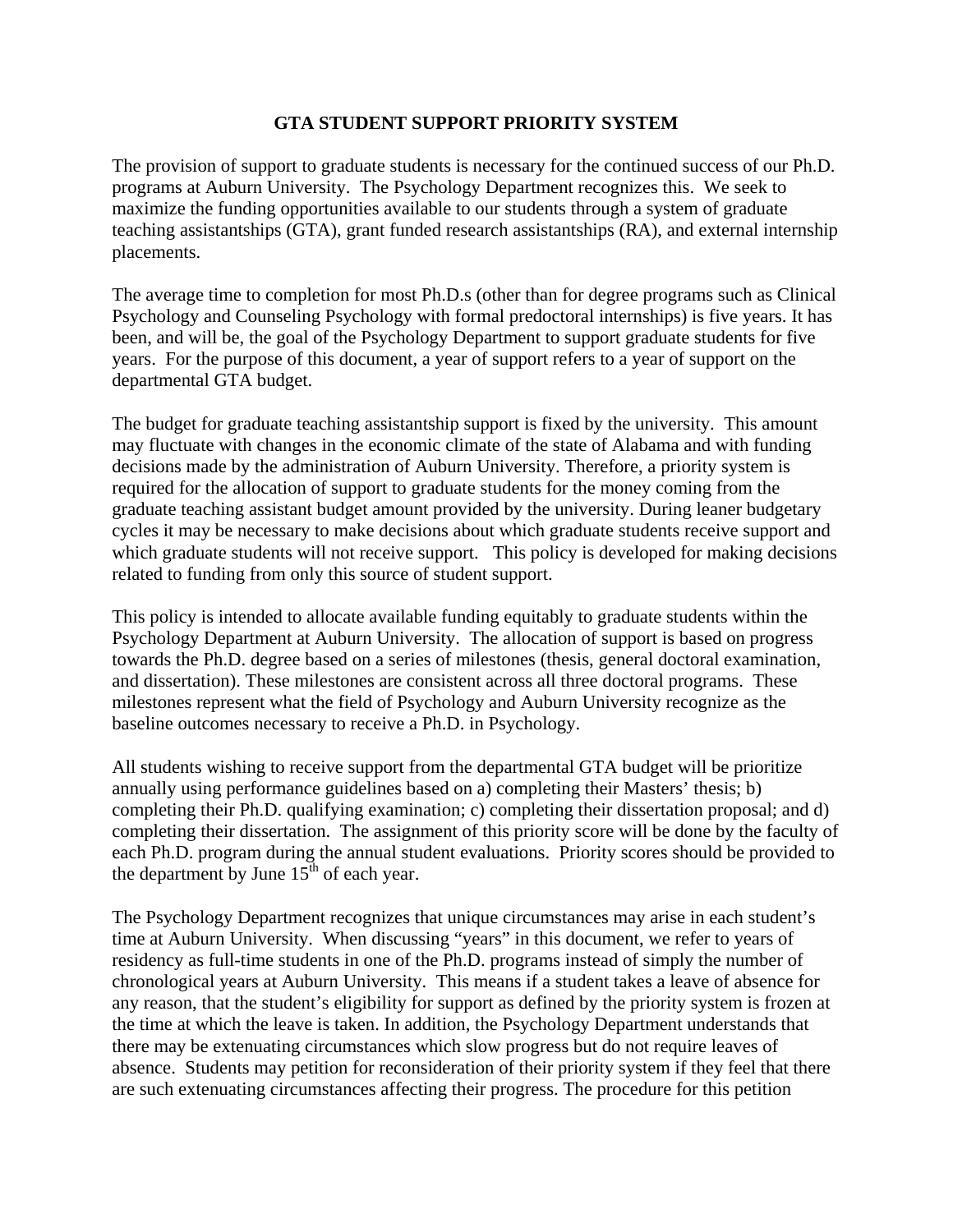should follow the following procedure:

- 1. The student should contact and discuss the extenuating circumstances with their advisor.
- 2. Based on this discussion, the advisor will decide whether to bring the petition to the faculty of the Ph.D. program to which the student belongs for discussion. The faculty of the program will decide if the extenuating circumstances warrant change in the student's priority score.
- 3. If the faculty of the Ph.D. program decide the extenuating circumstances warrant change in the student's priority score, the program director of that Ph.D. program will bring the petition forward to the full faculty.
- 4. The full faculty will discuss the recommendation of the Ph.D. program and vote on whether the student's petition is supported or not.
- 5. The student will be notified of this decision as soon as possible after this vote.

The policy has four levels. The priority difference is between levels. Students meeting these guidelines will be on pace to graduate in a timely fashion. The performance guidelines for support of graduate students from the graduate teaching assistant budget is as follows—

# **Priority Level 1 (Highest)**

- Students in their first and second years.
- Students in their third, fourth and fifth years meeting performance expectations
	- o Students entering their third year should have completed their MS thesis
	- o Students, who entered Auburn University with a MA or MS degree and an acceptable Master's thesis, entering their third year, should have completed their Ph.D. qualifying examinations
	- o Students entering their fourth year should have completed their Ph.D. qualifying examinations
	- o Students, who entered Auburn University with a MA or MS degree and an acceptable Master's thesis, entering their fourth year, should have completed their dissertation proposal
	- o Students entering their fifth year should have completed their dissertation proposal